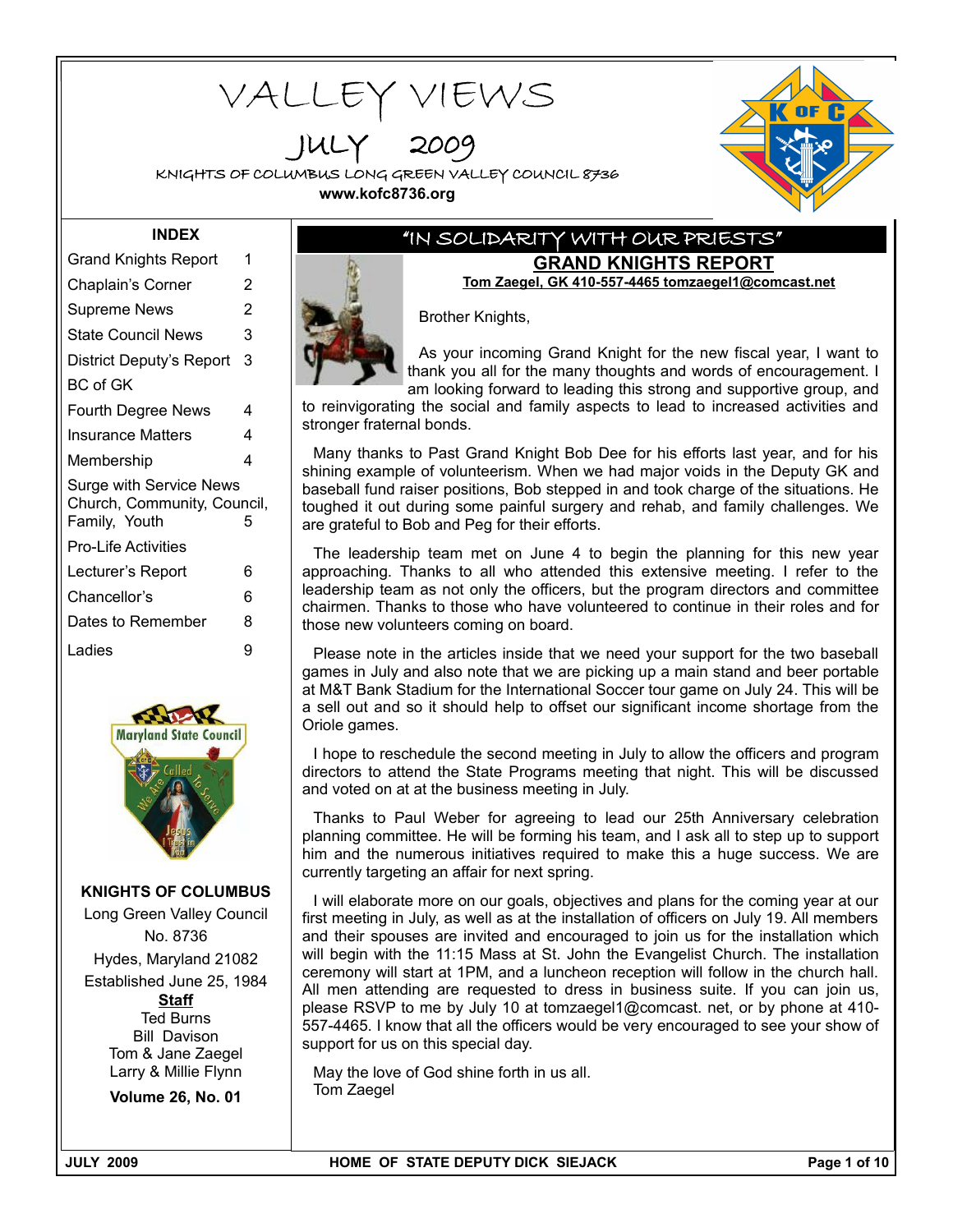

## **CHAPLAIN'S REPORT**

 **Fr. Willie Franken; 410-592-6206; [WFranken@archbalt.org](mailto:WFranken@archbalt.org)**

Dear Brother Knights,

July  $4<sup>th</sup>$  is a day of celebration for us as a nation. Many families and friends gather to enjoy a cook out and may watch a parade nearby. This day commemorates our national independence, when the many colonies became independent from England and formed a single nation. Their motto, *e pluribus unum,* from many, one, identifies an essential aspect of our American life and our culture.

On this special day, we remember the beauty of our nation, and the freedoms that we enjoy as individuals. God has truly blessed all of us as we enjoy the sites, sounds, and tastes of our unique country. It would be appropriate to take some time for prayer and to thank God for all that God gives to us. Remember those who serve our country so that we may live in freedom.

Enjoy the summer! Fr. Willie

## **SUPREME COUNCIL NEWS**

Christopher Dawson, who served as the first Chauncey Stillman Chair of Roman Catholic Studies at Harvard University more than 50 years ago, observed, "Human nature always retains its spiritual character…. If it were to lose this, it must lose itself and become the servant of lower powers, so that a secular civilization…inevitably leads to nihilism and to self-destruction." He continued, "If we look at the world today in isolation from the past and the future, the forces of secularism may seem triumphant. This, however, is but a moment in the life of humanity, and it does not possess the promise of stability and permanence" (Dawson, *The Formation of Christendom*, 37).

These words were written at the height of the Cold War, when the forces of militant atheism appeared in many ways to be gaining the upper hand.

They are worth recalling today, as we seem to be entering a new period of secularism. In an April 13 cover story titled "The End of Christian America," *Newsweek* magazine made much of a recent survey that found the percentage of self-identified Christians has fallen 10 points in the past two decades. Also notable, according to *Newsweek*, is that "fewer people now think of the United States as a 'Christian nation' than did so when George W. Bush was president (62 percent in 2009 versus 69 percent in 2008)."

The*Newsweek* article focused mainly on the concerns of evangelical Christians, which it said "have long believed that the United States should be a nation whose political life is based upon and governed by their interpretation of biblical and theological principles." The magazine also quoted several evangelical leaders who now refer to a post-Christian America.

To say that Catholics historically have never felt entirely comfortable with the evangelical idea of a Christian America would be an understatement. But if Dawson is correct that secularism cannot provide a stable foundation for society, and American society appears to be rejecting Protestantism as a foundation, what now is to be done?.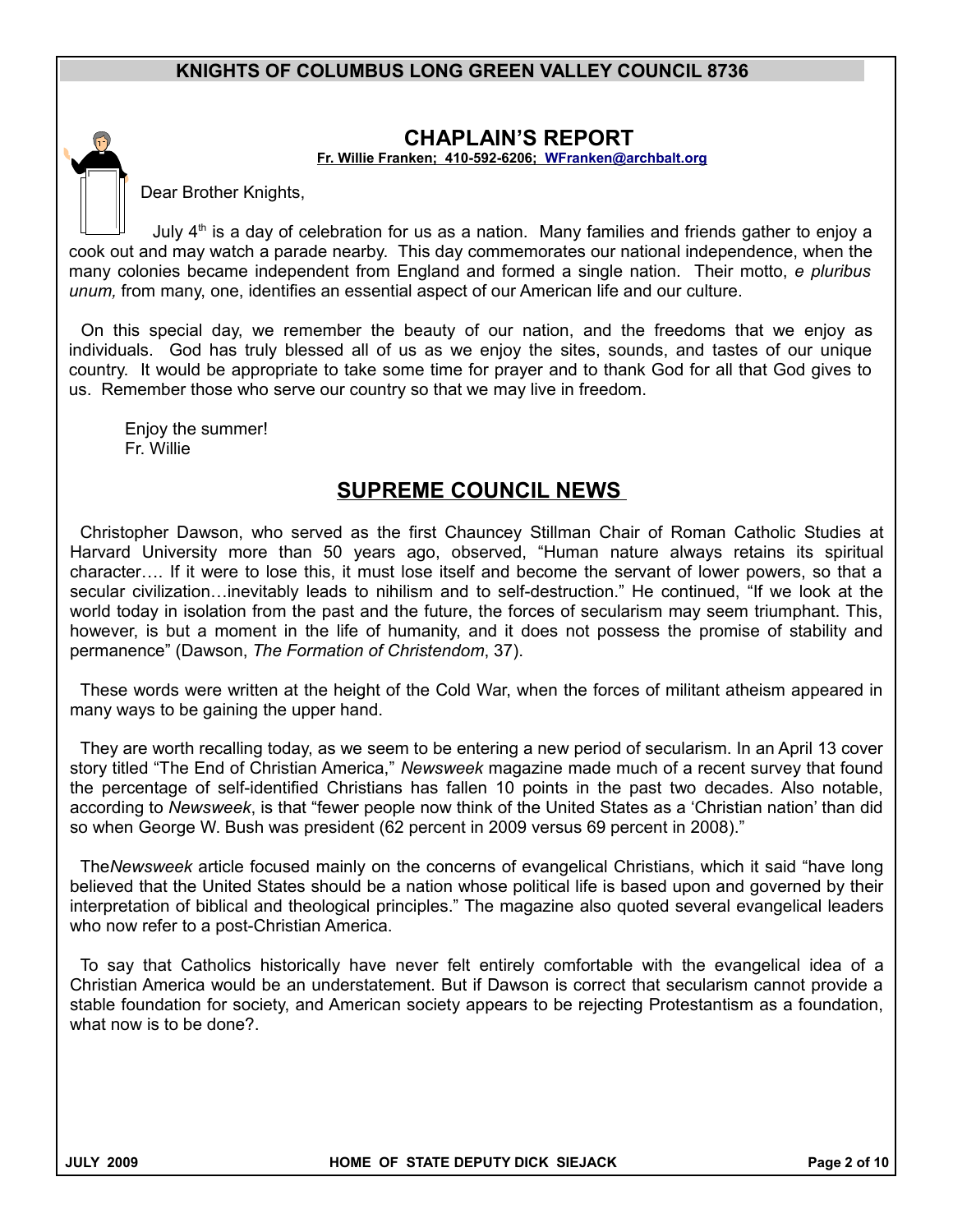

## **STATE REPORT**

On July 5 through July 26, 2009 The Maryland State Council will be host to the Silver Rose, one of three silver roses traveling through the United States on its way to Mexico. We will be making the rose available to councils, assemblies and districts that want to hold a Mass and prayer service in honor of the Silver Rose and the Pro-Life message it carries. We ask that councils and assemblies work together so that a  $4<sup>th</sup>$  degree honor guard is present during Mass and prayer services. PSD Edgar D. Haynes is chairing the tour through Maryland. If your council is interested in hosting the Silver Rose,

please contact him. The Silver Rose was used by PSD Haynes in his logo during his tenure as State Deputy. We will pass the Silver Rose to the Virginia State Council for its programs.

#### **The Annual Running of the Silver Rose**

The Silver Rose program is held yearly. It features a sculpted silver rose carried by Knights from Canada, through the United States, to Mexico, bringing the Culture of Life message on its journey. The silver rose is received at councils and parishes along its way and Masses and prayer services are offered. Special border ceremonies with Fourth Degree honor guards are held when the rose is transferred from one state to another. The Silver Rose program is a sign of the Order's unity on life issues.

## **DISTRICT DEPUTY REPORT**

**Brian O'Connor; District Deputy 1**

REACHING FOR THE STARS REPORT AS OF 06/15/09

| Council No.           | <b>New</b>     | <b>Dropped</b> | <b>Net</b> | Net Insurance |
|-----------------------|----------------|----------------|------------|---------------|
|                       | <b>Members</b> | <b>Members</b> | Membership | Increase      |
|                       |                |                | Increase   |               |
| 8736                  |                | 5              | 2          |               |
| 9815                  |                |                | 2          |               |
| 10100*                |                |                | 7*         | 4**           |
| 11372                 | 14             | າ              | $12*$      | 4***          |
| <b>District Total</b> | 31             | 8              | 23         | 11            |

Star District Goals: Net 21 New Members; 11 Insurance Members

\* Meeting Star Council Membership & Insurance requirements

\*\* Meeting Star District Membership Goals

\*\*\*As reported by Membership Director on 6/15

Wow what a month!!! We started the month with an outside chance of meeting Star District as we were 6 short of our Insurance goal. It was reported to me tonight that we may have reached that goal. If this is true I am both humbled and amazed by this accomplishment. Very, very few Districts order- wide reach this pinnacle and it is a testament to each and every council in District 1. You are truly the number 1 District in the State of Maryland. I would also like to congratulate Fr. Wolfe Council 11372 for meeting its membership goal at the  $1<sup>st</sup>$  degree this evening.

I would like to congratulate all the new Grand Knights and their officers recently elected. All the councils have new Grand Knights. I wish them luck and pledge my support to help them have a successful year. I also ask for your support of your new council officers. They have responded to the State Deputy's mission statement that we are called to serve. Join them and make your parish, council and community better.

Vivat Jesus!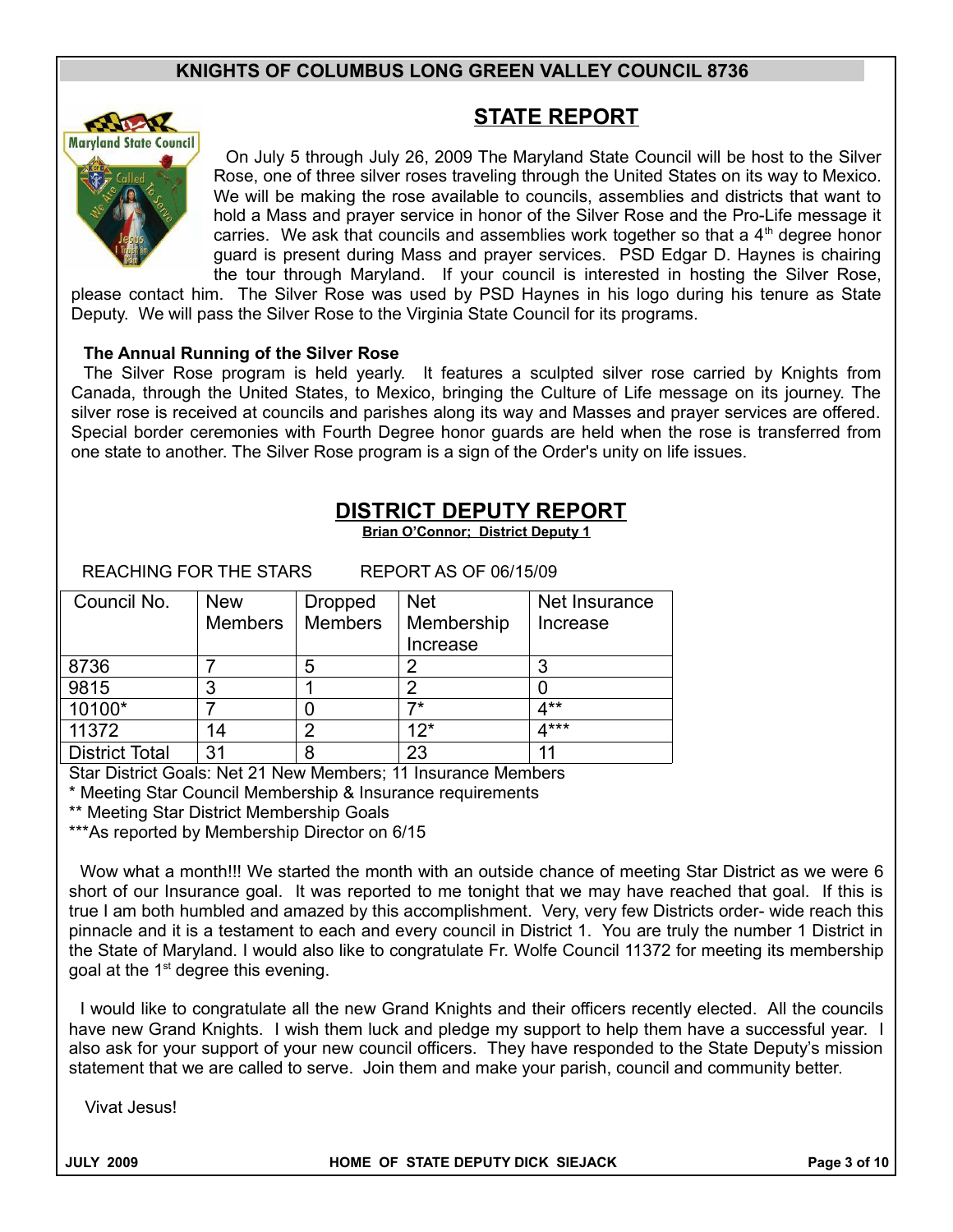# **FOURTH DEGREE NEWS**

 **Archbishop John Carroll Assembly 2378; Faithful Navigator Leonard Windsor**

My Brother Knights:

Fourth Degree Meetings are on the third Thursday of the month.

I would like to thank all assembly members for voting me in as Faithful Navigator for this year. I encourage all Sir Knights to try to make as many meetings as possible. I also encourage your Grand Knight to please let me know of any up coming activities so I can get them in the news letter. Please remember that our next meeting will be at Long Green Valley Council home July 16, 2009 starting time 8:00. I look forward to seeing many of you at the meeting.

Mary Queen of the Knights Bless you all.



# **INSURANCE MATTERS**

 **Jeff Roemer , 410 825-0004, Jeffrey.roemer@kofc.org**

## **FRATERNAL BENEFITS**

"*Do you own a business?"*

If so, there are some unique planning issues to consider that a non-business owner doesn't have to worry about.

(1) If you die, how will the business pay your family an income?

(2) If you have children that will eventually take over your business, how will they buy you out?

(3) How will you equalize the inheritances between your children who work in the business and those that don't?

(4) Have you set up a guaranteed buyer for your business when you die?

In most cases … you are the main motivating force behind your business. It won't run without you. Allow the K of C with our unique product advantages to help you fashion a plan that helps you, your family and your business.

#### **MEMBERSHIP CHAIRMAN Jim Schmidt, Sr, PGK; 410-592-8891; snstrngjim@msn.com**

In the next couple of weeks the Council will have a new member; Josh Pippin's brother Harry will join us. Wouldn't it be great if we, the Council , could revive our old degree team and welcome him in. We only need 2 or 3 people to do this. If any actors out there would step forward it can be done.

Thank you.

**JULY 2009 HOME OF STATE DEPUTY DICK SIEJACK Page 4 of 10**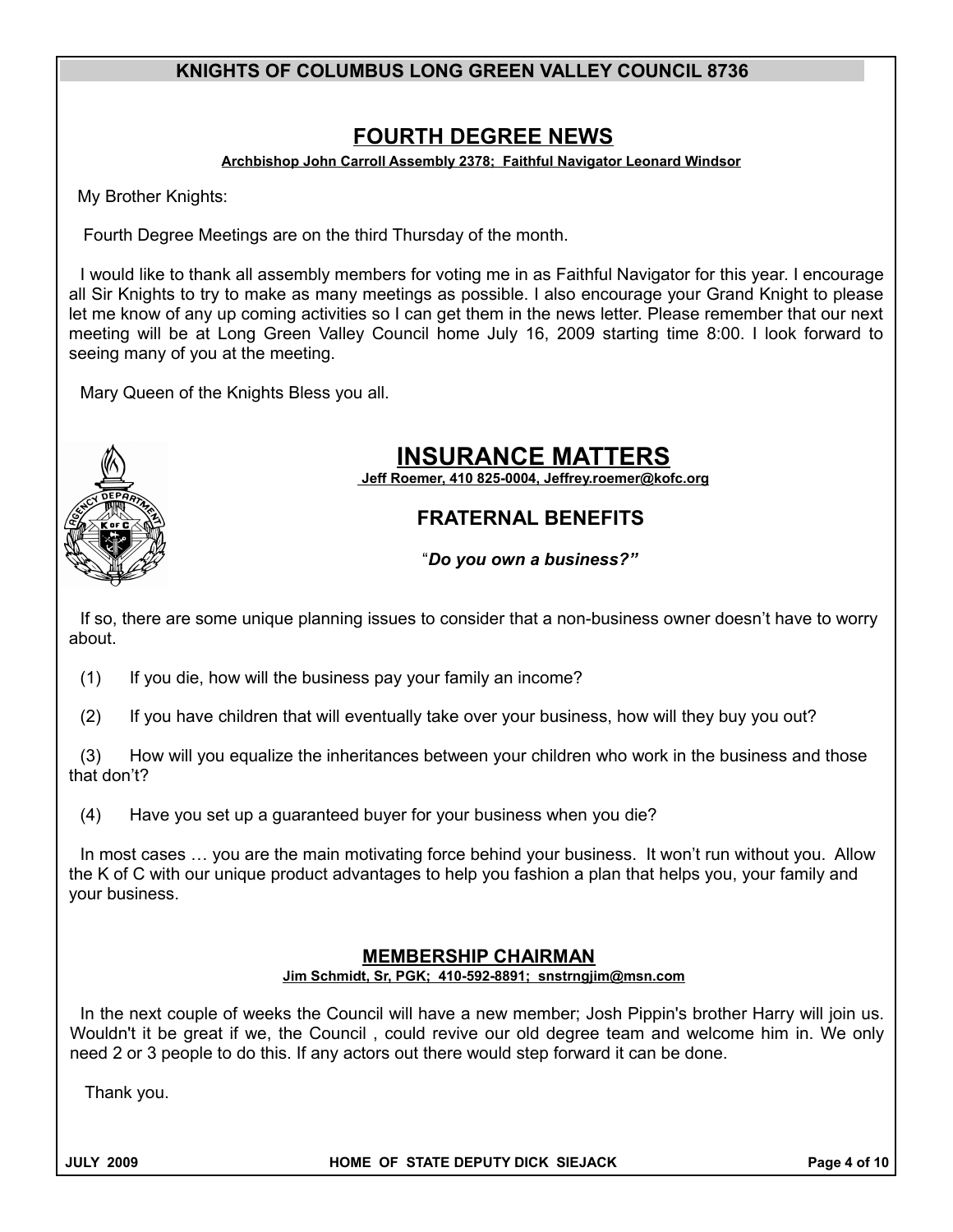## **CHURCH ACTIVITIES**

#### **Randy Keiser; [mostincorporated@yahoo.com](mailto:mostincorporated@yahoo.com) 410-491-6407**

The church has started a new garden club and would like to invite everyone to help beautify the church grounds. I met with the Chairman of the Garden Club, Mary Duffy, and she has already started planting flowers and cultivating the gardens. Mary needs help with removing and replanting certain shrubs and flowers. I will have a sign up sheet for volunteers at the next meeting. Please plan to support this activity to help avoid costs to SJE Parish and increase our visibility in support of the church.

We have also been contacted by the Parish staff to help with painting in one of the rooms of the Parish Center. We will be making plans to support this activity in the mid July time-frame. Again please volunteer your support at one of our next meetings.

The  $5<sup>th</sup>$  Sunday Mass and Breakfast has had dwindling participation. We have discussed some options on how to increase attendance. Please let us know what you think.

#### **Bishop Newman's Silver Anniversary**

The clergy and staff of St. John Parish cordially invite you to a Mass of Thanksgiving to celebrate Bishop Newman's 25 years as a bishop on Sunday, July 12, at 11:15am. There will be a reception immediately following Mass in the church hall. Please RSVP for the reception by July 6th by contacting the parish office (410-592-6206 or [sjehydes@sjehydes.org\)](mailto:sjehydes@sjehydes.org). All are welcome!

# **COMMUNITY ACTIVITIES**

#### BLOOD DRIVE

We had another successful blood drive on June 6th., a total of 69 showed, 67 presented, 5 were first timers and 5 were double reds for a total of 55 units.

I wish to personally thank everyone who contributed to the blood drive's success. A particular huge note of gratitude to Tom Zaegel who has chaired this drive for many years. I am appreciative of all his hard work and of his teaching me "the ropes" of getting this job done. I know we can do even better the next time. Mark your calendars: Next blood drive Saturday, November 21, 2009 from 7AM to 1PM.

Gratefully, Ray Dietz

## **COUNCIL ACTIVITIES**

 **Jim Schmidt Jr. 410-592-8891**

## **Soccer Game;**

The World Tour Soccer is coming to Baltimore on Friday the 24 of July. It will be at M&T Bank stadium. We will have a full stand and a portable one, just like at the baseball games. The stadium is already sold out. We will need about 18 members to man these stands. Please call me to sign up. The game starts at 8:00 PM, and as usual, we will be arriving earlier, if we can starting at 4:00PM, to set up etc.. Parking is free. Since the ball games are not bringing in the revenue that we expected, we need this game. PLEASE HELP. Thank you.

The council will once again have a crab feast / picnic. It will be at the 4 H camp in Rocks State Park. We will have an enclosed building with a full kitchen. There are walking trails, ball diamonds and a swimming pool. The date is Aug. 23. The cost will be \$5 general admission, \$20 if you eat crabs, or \$35/couple for crabs.

**JULY 2009 HOME OF STATE DEPUTY DICK SIEJACK Page 5 of 10**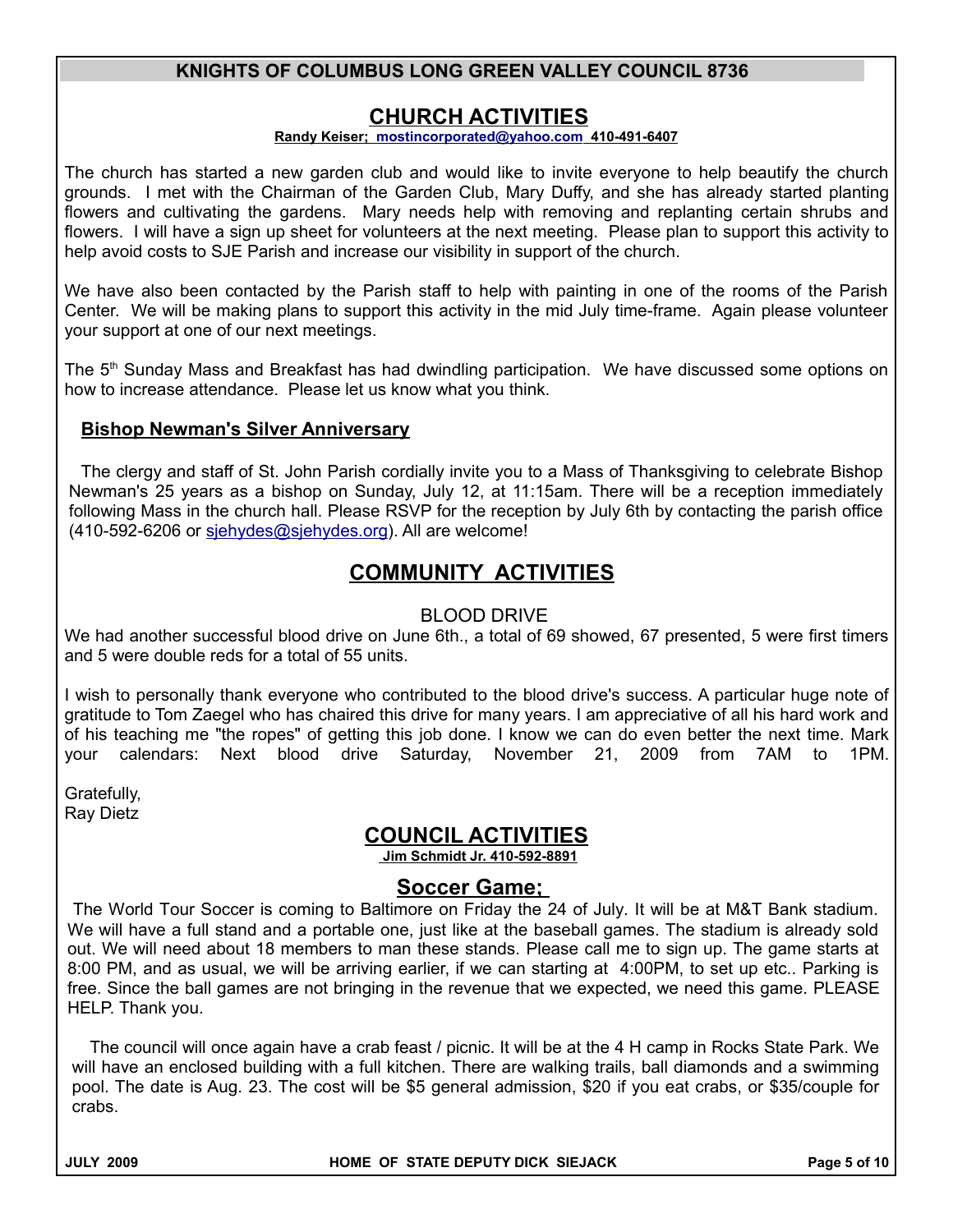### **PRO-LIFE**

The Couples for Christ: Foundation for Family and Life is holding a Pro-Life Summit this Friday, July 3, from noon-8pm, at the BWI Marriott. Admission if free, but pre-registration is required. Call 571-332-0362 of visit their web site at<http://www.cfcffl.com/prolifesummit09/confad.pdf>for more information.

## **LECTURER'S REPORT**

#### **Joe Wenderoth, (410) 491-5918, email lecturer@kofc8736.org**

The Lecturer program took a vacation in June at the social meeting. Please advise me of any requests that you may have for Lecturer Programs for 2009-2010.

As usual, the winner of the puzzle contest will be randomly selected from the pile of correct entries received. Answers will be available at the next meeting for those still befuddled.

The answer to the June Match This puzzle is  $IV = VI - II$  which can be achieved by moving just one match stick from the false equation  $IV - VI = II$ .

The puzzle for July follows. You can email (preferred) or snail mail answers to the Lecturer. The Knight's Ladies are also invited to compete as usual this month. The Knight's Ladies responses have been lagging lately and the men are beginning to dominate.

**July Puzzle.** On the Double – Take the word SURE. If we asked you to add two pairs of doubled letters to it to make an eight letter word, you would add P's and S's to make SUPPRESS. Can you add two pairs of doubled letters to RATE to make it a common eight letter word?

Good Luck.

## **CHANCELLOR'S REPORT**

#### **Bob McGraw, Work 410-887-1828, Cell/Text 443-299-7732, E-mail rsmcgraw@verizon.net**

Feel free to contact me if you know of any brother or family member that is need of prayers.

Please continue to pray for the following:

#### **Brothers:**

Fr. Jack Collopy Dick Spinner Vince Wheeler John Robinson Norm Bronzert William Seibert Tim Calvert Jack Lindung Marland Carlson Joe Owens Mike Sallese

Relations: Kim Schlee, Daughter of Brother John Schlee

**JULY 2009 HOME OF STATE DEPUTY DICK SIEJACK Page 6 of 10**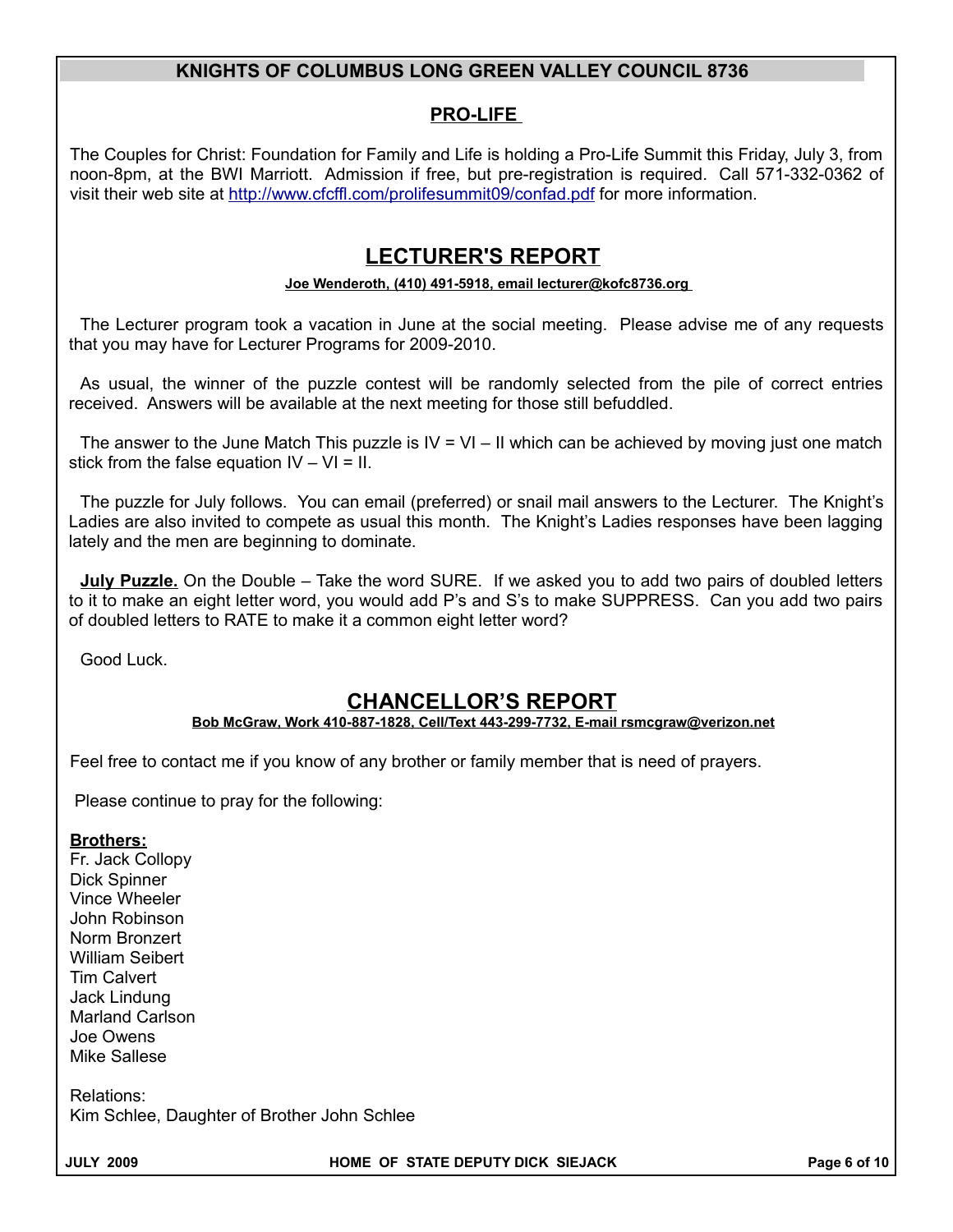Leonard Scheno, Brother of Jim Scheno Ann Hughes, Mother-in-Law of Brother Joe Wenderoth Faith Rowland, Granddaughter of Brother Bill Loeffer Mary Renshaw, Wife of Brother Bob Renshaw Marilyn Carr, Wife of Brother Ronald Carr, Sr. Stan Gibson, Brother of Brother Sam Gibson Mary Jane Zaegel, Wife of Brother Tom Zaegel Jerry Rowan, Uncle of Brother Thomas Rowan Carolyn Thuman, wife of Brother George

#### **Others**

Emma Grzymski, mother of State Chaplain Fr. Donald

#### **Deceased:**

Norma Ventura, Wife of Brother John Ventura and Mother-In-Law of Brother Michael North

*NOTE: We have no system of routinely identifying those people whose health has improved so they no longer need to be on the prayerlist. Consequenly, at the end of each quarter, we will delete all names that have been on the list for three or more months. Then anyone can contact the Chancellor, Bob McGraw, at either of the above addresses to be reinstated on the list. We will start with next month's issue, and then follow the quarterly review, beginnng in* October.

## **JULY BIRTHDAYS**

| Dr. Jason Lanham     | 2  |
|----------------------|----|
| <b>Bob Renshaw</b>   | 4  |
| Fr. Willie Franken   | 5  |
| Alan Woodman         | 5  |
| Jim Billingslea      | 6  |
| Mark Ewing           | 8  |
| John Ventura         | 9  |
| <b>Buddy Johnson</b> | 10 |
| <b>Charles Meyer</b> | 16 |
| <b>Ed Pfister</b>    | 18 |
| Josh Pippin          | 19 |
| Paul Oliphant        | 20 |
| Mike Naumann         | 24 |
| Tom Wagner           | 26 |
| Eric Schumacher      | 27 |
| <b>Bill Seibert</b>  | 31 |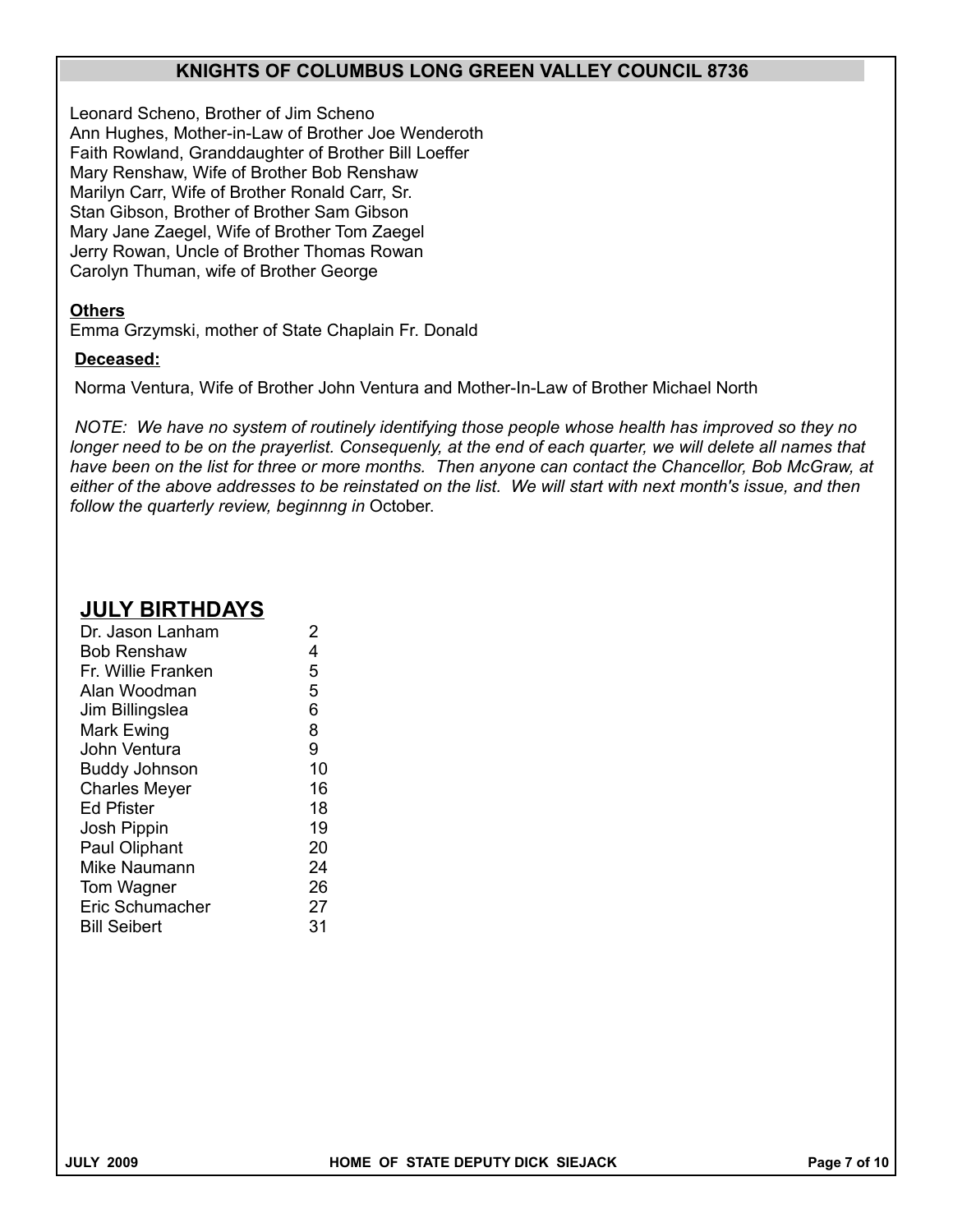# **DATES TO REMEMBER**

| <b>DATE</b> | <b>DAY</b>   | <b>TIME</b> | <b>ACTIVITY</b><br><b>JULY</b>                       | <b>LOCATION</b>                                                  |
|-------------|--------------|-------------|------------------------------------------------------|------------------------------------------------------------------|
| 02          | <b>Thurs</b> | 7:00 PM     | <b>Officers Meeting</b>                              | <b>Council Home</b>                                              |
| 09          | Thurs.       | 8:00 PM     | <b>BCGK Meeting</b>                                  |                                                                  |
| 10          | Wed.         | 7:05 PM     | <b>Baseball Game-Toronto</b>                         | <b>Camden Yards</b>                                              |
| 14          | Tues.        | 8:00 PM     | <b>Business Meeting</b>                              | <b>Council Home</b>                                              |
| 16          | Thurs.       | 8:00 PM     | <b>ABJC Meeting</b>                                  | Long Green Valley                                                |
| 19          | Sun.         | 1:00 PM     | Installation of Officers                             | St. Johns Church                                                 |
| 24          | Fri.         | 8:00 PM     | <b>International Soccer Game</b>                     | <b>M&amp;T Stadium</b>                                           |
| 28          | Tues.        | 8:00 PM     | <b>Council Social Meeting</b>                        | <b>Council Home</b>                                              |
| 28          | Tues.        |             | Program Chairman's Meeting Columbus Gardens          | NOTE: Social Meeting may be changed to facilitate the preceding. |
| 29          | Thurs.       | 7:05PM      | <b>Baseball Game-Royals</b>                          | <b>Camden Yards</b>                                              |
|             |              |             |                                                      |                                                                  |
| 04          | Tues.        |             | <b>AUGUST</b><br>NO KNIGHTS LADIES MEETING IN AUGUST |                                                                  |
|             |              |             |                                                      |                                                                  |
| 06          | <b>Thurs</b> | 7:00 PM     | <b>Officers Meeting</b>                              | <b>Council Home</b>                                              |
| 11          | Tues.        | 8:00 PM     | <b>Business Meeting</b>                              | <b>Council Home</b>                                              |
| 13          | Thurs.       | 8:00 PM     | <b>BCGK Meeting</b>                                  | Fr. McGivney Council                                             |
| 14          | Fri.         | 7:05 PM     | <b>Baseball Game-LAA</b>                             | <b>Camden Yards</b>                                              |
| 20          | Thurs.       | 8:00 PM     | <b>ABJC Meeting</b>                                  | Fr. M. Wolfe Council                                             |
| 23          | Sun.         | 1:00 PM     | <b>Council Family Picnic</b>                         | 4H Camp in Rocks State Park                                      |
| 25          | Tues.        | 8:00 PM     | Social Meeting                                       | <b>Council Home</b>                                              |
| 30          | Sun.         | 7:30 AM     | Fifth Sunday Mass/Breakfast                          | St. Johns/Sunshine Grill                                         |